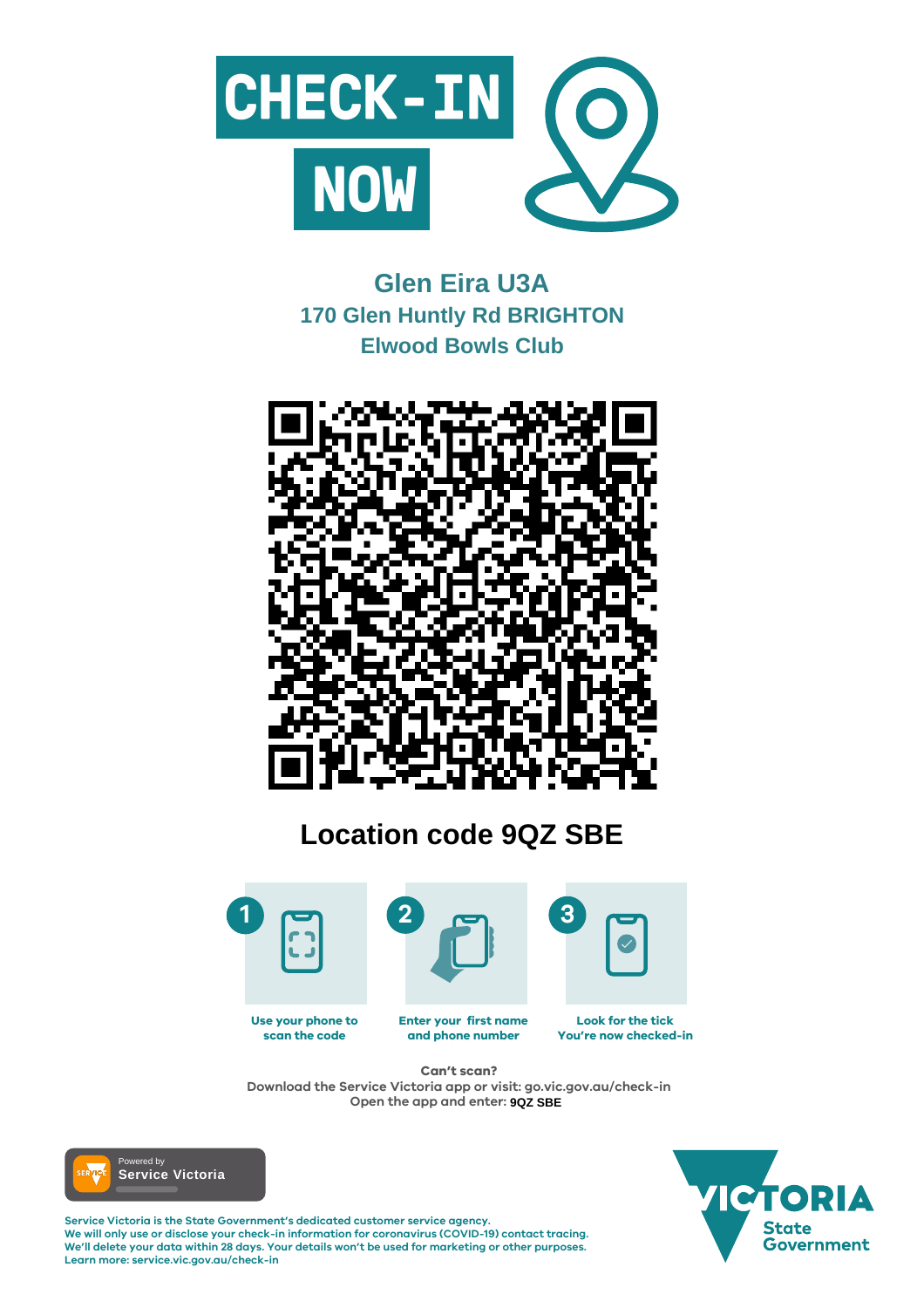# **CHECK-IN NOW**





Unable to scan? Download the Service Victoria app and use code:

### 9QZ SBE

#### Learn more at service.vic.gov.au/check-in





**Scan code** with the Service **Victoria** app or your phone camera.

**Look for the** tick. You're now first name and phone number. checked in.

Service Victoria is the State Government's dedicated customer service gaency. We will only use or disclose your check-in information for coronavirus (COVID-19) contact tracing. We'll delete your data within 28 days. Your details won't be used for marketing or other purposes. Learn more: service.vic.gov.gu/check-in

**Enter vour** 





# **CHECK-IN NOW**





Unable to scan? Download the Service Victoria app and use code:

## 9QZ SBE

#### Learn more at service.vic.gov.au/check-in



with the Service **Victoria** app or your phone camera.

**Enter vour** first name and phone number.

**Look for the** tick. You're now checked in.

Service Victoria is the State Government's dedicated customer service gaency. We will only use or disclose your check-in information for coronavirus (COVID-19) contact tracing. We'll delete your data within 28 days. Your details won't be used for marketing or other purposes. Learn more: service.vic.gov.gu/check-in





# **CHECK-IN NOW**



### **Elwood Bowls Club**



Unable to scan? Download the Service Victoria app and use code:

## 9QZ SBE

#### Learn more at service.vic.gov.au/check-in







**Scan code** with the Service **Victoria app** or your phone camera.

**Enter vour** first name and phone number. **Look for the** tick. You're now checked in.

Service Victoria is the State Government's dedicated customer service gaency. We will only use or disclose your check-in information for coronavirus (COVID-19) contact tracing. We'll delete your data within 28 days. Your details won't be used for marketing or other purposes. Learn more: service.vic.gov.gu/check-in





**Scan code**